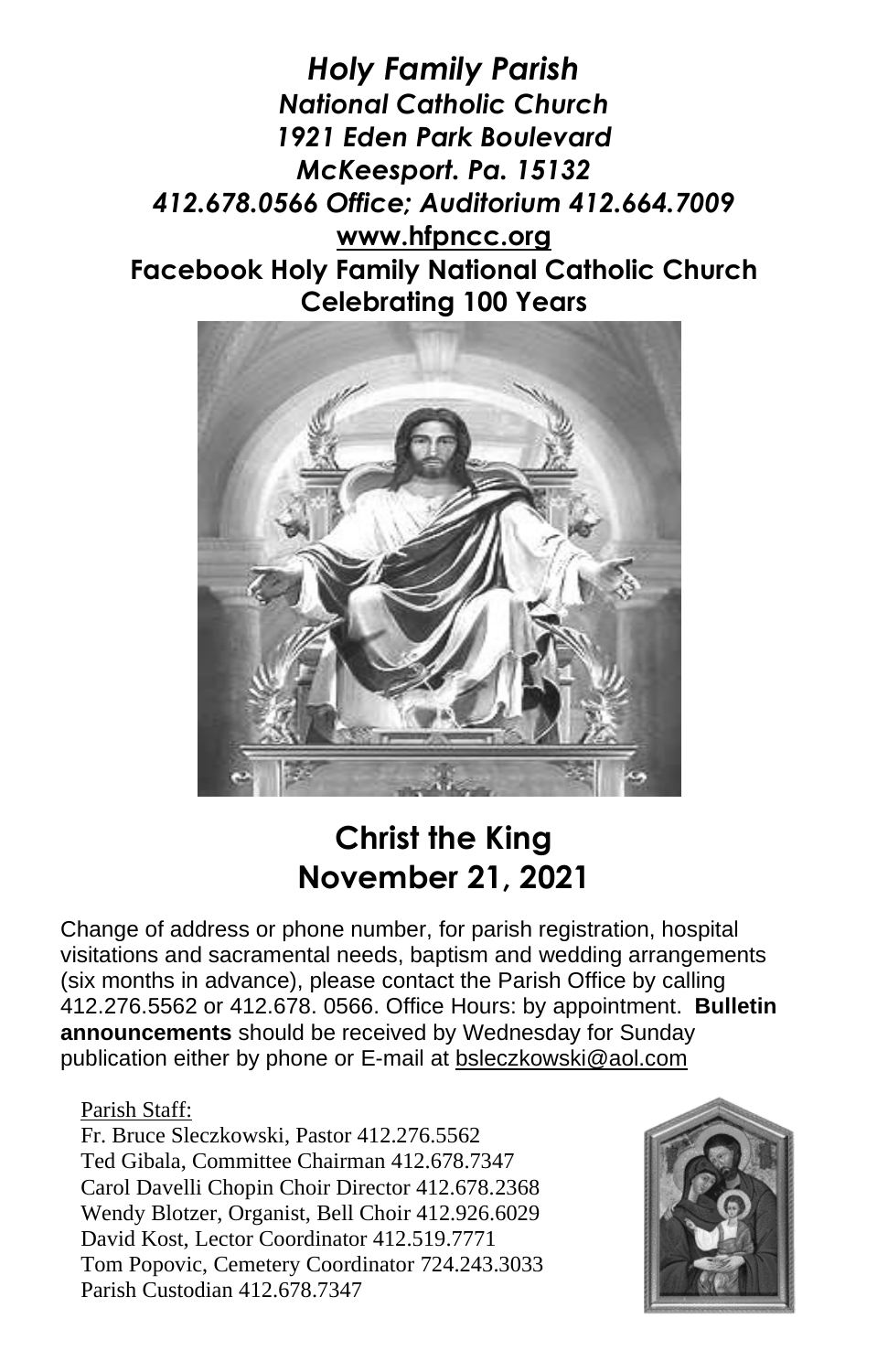#### **THIS WEEK**

**Sunday, November 21, 2021 Christ the King** Holy Mass 9:00 A.M. **+Edmund Adamek Int.** Henrietta Albeck; **+Jon Adamek** Int. Tony & Sally Biroscak SOCL Classes 10: 15 A.M. Fellowship Hour 10: 15 A.M. Holy Mass 11:00 A.M. **+ Edward Kustra** (4th Ann.) Int. wife Eileen Kustra

### **Wednesday, November 24, 2021**

Thanksgiving Vigil Mass 7:00 P.M. P.M.

#### **Sunday, November 28, 2021 Advent 1 Lightening of Advent Wreath** Holy Mass 9:00 A.M.

**+Alice Demski** (18th Ann.) Int. Gary Demski; **+Warren Albeck** Int. Martha Krusienski SOCL Classes 10: 15 A.M. Fellowship Hour 10: 15 A.M. Holy Mass 11:00 A.M. **+ Edward Kustra** (4th Ann.) Int. wife Eileen Kustra

# **2022 Board of Directors**

Chairman: Ted Gibala; Vice Chairman: Donald Newcamp; Recording Secretary: Janis Gibala; Financial Secretary: Terry Kleckner; Treasurer: Sharon Kish Directors: Carol Burlikowski, Dee Dee Eagan, Leonard Guy, Dr. Edward Goralczyk, David Kost, Helen Mulac, Brian Stahurski; Alternates: Janice Griffiths, Frank Pociask Auditors: Patricia Bagshaw, Kathy Guy, Marian Sleczkowski Tribunal: Rosalie Clark, Janet Korch, Bonnie Zaucha

Synod Delegates: Dr. Edward Goralczyk, Wendy Blotzer Alternate: Ted Gibala

 **The Oath of Office will be administered Sunday, annuary 2 nd at the 9:00 A.M. Mass**

#### **Thanksgiving Vigil Mass**

Wednesday Evening at 7:00 P.M. November 24th. Plan to join and give thanks for all the blessings we have received.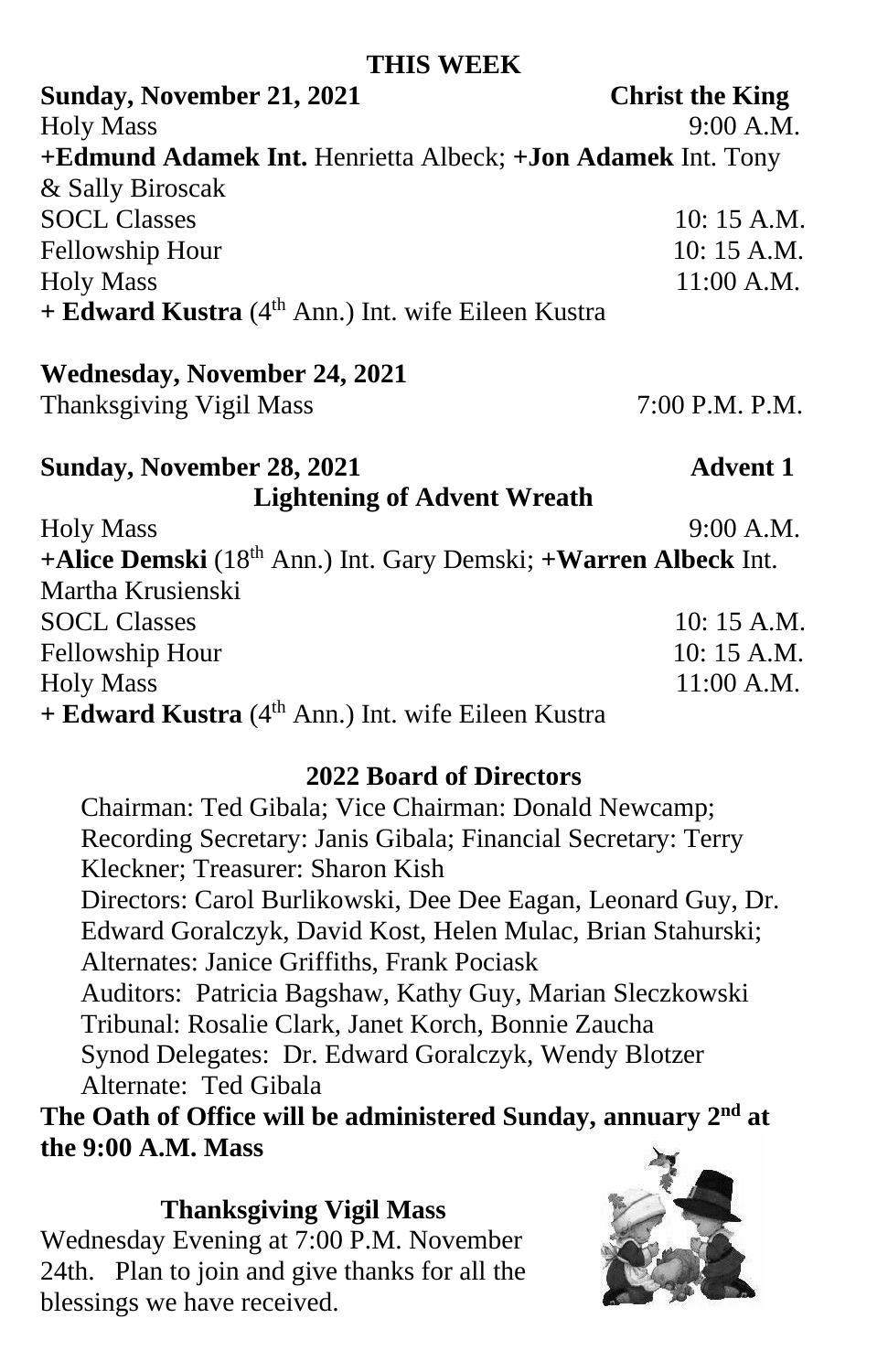# **Holy Family Polish Wigilia Luncheon Saturday, December 11, 2021 1:00 P.M.**

Menu: Mushroom Borsch, Fish, Potato Pierogi, Sauerkraut, Broccoli Salad, Rye Bread, Christmas Cake Adults \$10.00 12/& Under \$5.00 Reservations Required by December 5<sup>th</sup> Call Kathy Trumpe 412.664.4591; Marian Sleczkowski, 412.494.8276

# **United YMS of R. Winter Clothing Drive**

The United YMSR Board of the Polish National Catholic Church is calling on all YMSR branches to be Christ in your communities. Since our local charities are not accepting clothing, our McKeesport YMSR will be collecting checks to give to Project Bundle-UP to help their purchases for winter clothing. Your help is most needed to succeed with this project. All checks should be made out to the YMSR by November 28, 2021.

# **Angel Table**

Help make a child's Christmas wish come true. We have a table in the vestibule with angels with age groups for Christmas gifts. This year, we will donate the gifts to Toys For Tots coordinated by Rose Mary Pociask and the Center for Victims,

coordinated by Ashley Griffiths. Bring gifts unwrapped and place under the table by December 5th. Your generosity will be greatly appreciated by a child on Christmas Day.

### **Christmas Poinsettias Memorial Envelopes are available in the Church Narthex. Please place your order.**

# **Amazon Smile**

When ordering from Amazon, don't forget to click onto the Amazon Smile charitable section and choose Holy Family Pittsburgh, PA. We receive a donation to the parish from your purchase. Thank You.

# **Fellowship Hour**

Beginning today, the Frederic Chopin Choir will resume selling coffee and muffins between masses. The proceeds from these sales go to the purchase of music which enhances our parish's music ministry which we all enjoy during Mass.